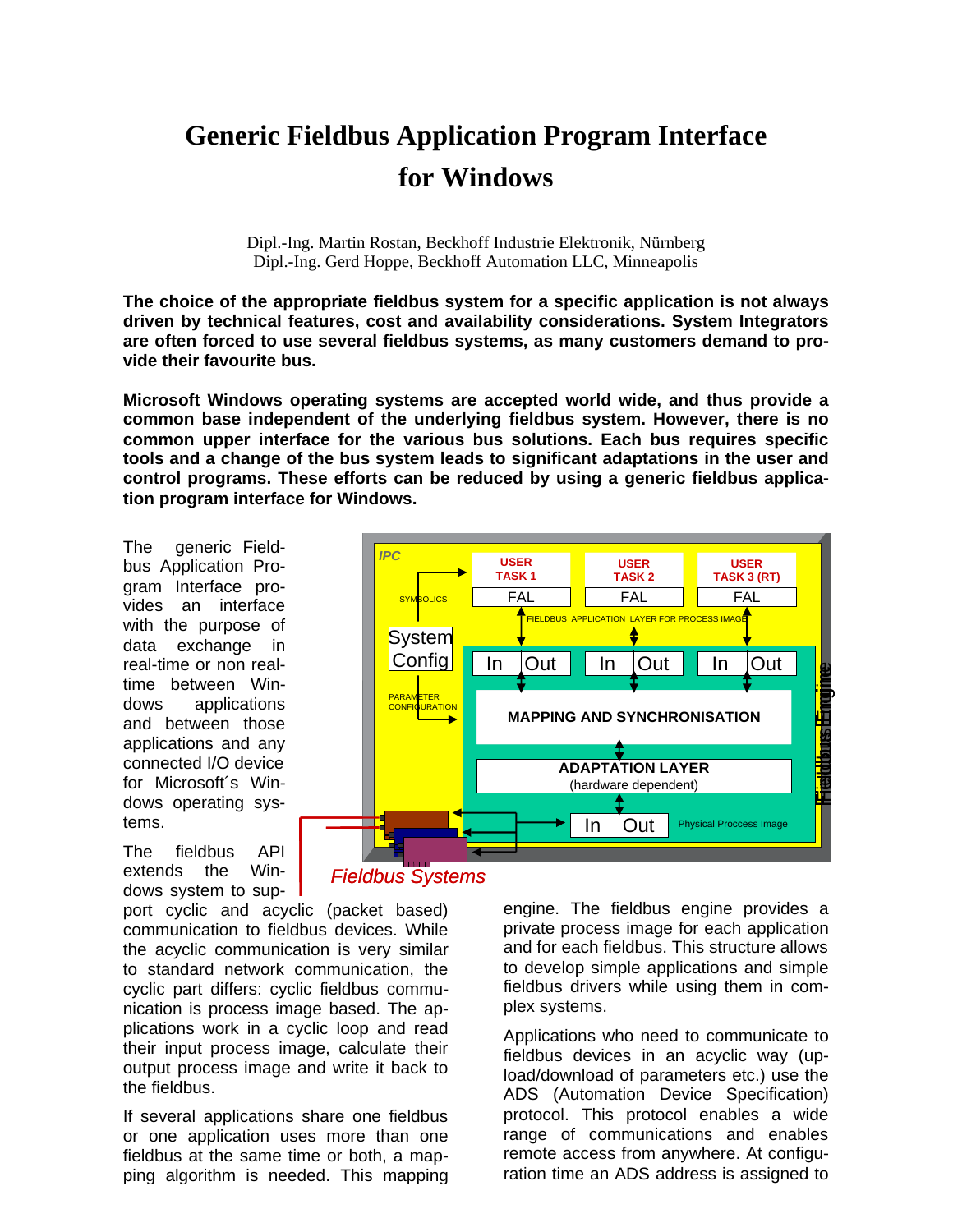cation support. This address is used by the application to identify a specific device.

# **Features**

The fieldbus engine handles two generic types of communications:

- cyclic data exchange
- acyclic data exchange

The cyclic data exchange for real-time access of IO data is usually triggered cyclic due to the nature of most common Fieldbus Systems, however, the data exchange may be triggered event-driven as well. Internal and external trigger sources may be applied to start the data exchange sequence.

The acyclic data exchange uses TCP/IP for networked connections and shared memory for local communications. Therefore it may be executed locally or remotely.

The management of the communication and data exchange relations as well as fieldbus network configurations, is handled through a GUI configuration tool, the System Manager, with Drag & Drop features for system setup and maintenance, and a central database holding related information for all connected networks. The system is extended by providing an OPC server as integral part to use OPC within its limitations as IO interface, but more to make the central tag database available to software applications to achieve crossconnectivity. The tag database architecture supports to use distributed databases.

# **Components**

- **Fieldbus Engine**
- Application Interface
- ADS (Automation Device Specification)
- Configuration Tool

# **Fieldbus Engine**

The fieldbus application program interface provides an abstraction layer to individual I/O networks and allows to establish communication to most different implementations by the use of abstraction and a modular driver model. It provides access in real-time to

- one application to one or several Fieldbus Systems at the same time
- one or several applications to one fieldbus at the same time
- or both of the above
- application to application real-time data exchange and messaging services

Real-time data exchange is guaranteed by a process image based communication system - the fieldbus cyclic services - with capabilities to map data between applications and IO systems, operated by the fieldbus engine. This real-time data exchange may be utilized between software components or from software component to IO subsystems, either networked, memory mapped, or otherwise accessible.

FAPI provides acyclic communication support, and a protocol superset (ADS) abstracts between the application interface and individual protocol implementations, guaranteeing the interoperability of application-to-device and application-toapplication configurations.

# **Process Images and Fieldbus Cyclic Services**

Process images keep a "snapshot" of signal status of a complete device or IO network in a buffer, usually separated for input and output signals. Real-time tasks operate either cyclic or event driven and at start - read the status of the input signals, then execute logic statements (the program) and terminate after writing results for outputs into the output process image buffer. The size of process images is usually in the range of a few hundred bytes to a few kilobytes, adding a very small amount to the system footprint. Other than in streamed data applications, e.g. video, process images keep track of the status of few signals in real-time, overwriting obsolete old information within a quite small data buffer with no further need to store the history of this data.

To maintain consistent data exchange in a multi-application to multi-network environment, buffered process images are kept and data exchange by the fieldbus engine - the fieldbus cyclic services - is executed at the priorities given by the underlying real-time subsystem (RTSS). The fieldbus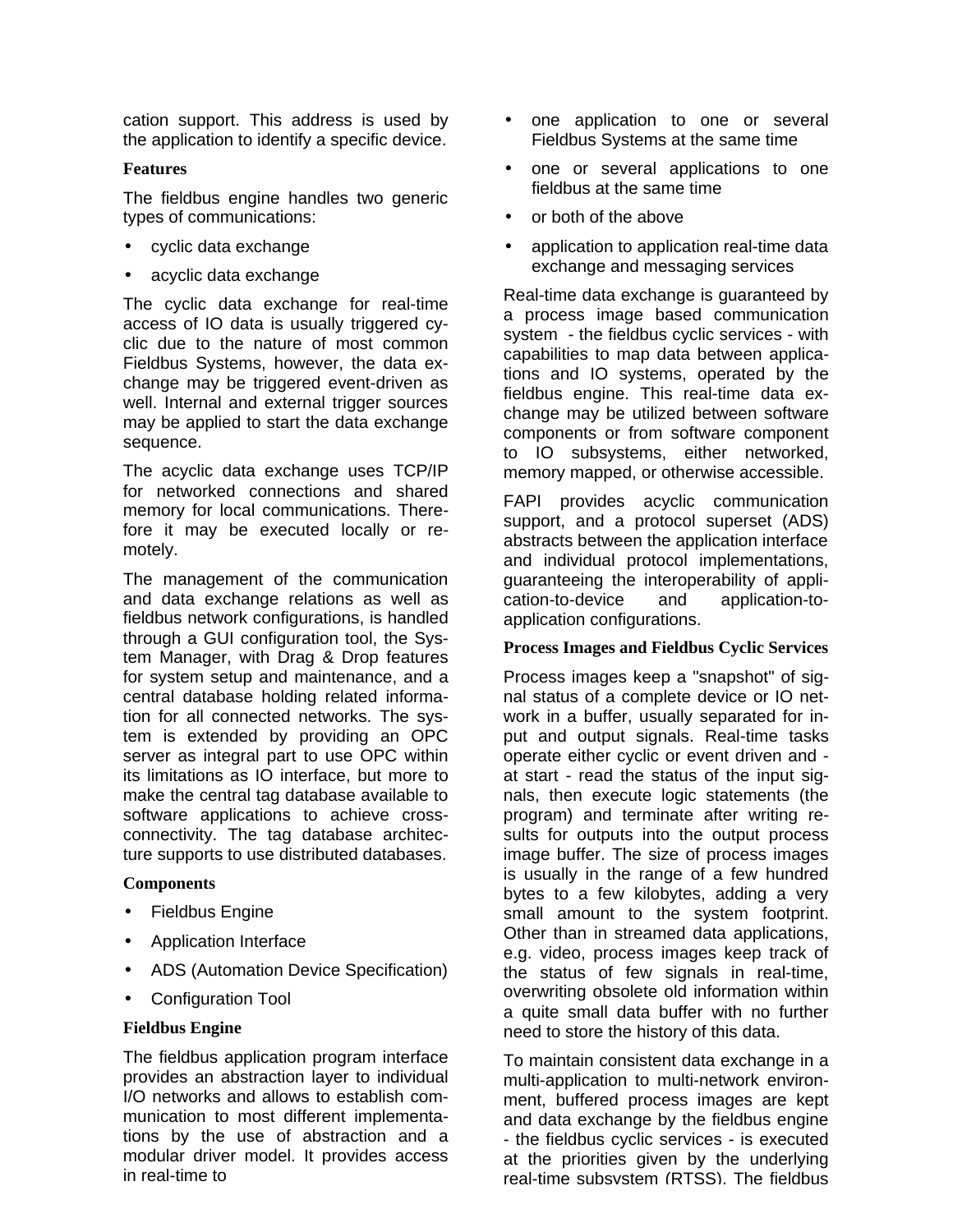images, handles them consistently buffered, interacts in real-time and deterministically.

To abstract the data entity handled between two related process images (task to task or task to IO device) completely from implementations, the Fieldbus engine copies data entities from a single bit to complex structures. Data annotation conversions, e.g. Intel - Motorola are supported internally, giving convenience to users.

# **Process Images and Mappings**

The fieldbus engine is the central mapping machine executing all cyclic communication. Each participant of cyclic communication (user applications, fieldbus cards) is represented in the fieldbus engine with a process image. These participants have access to the fieldbus engine through their assigned process image. The duty of the fieldbus engine is the mapping of data between these process image in the correct timing, consistency and priority.





The fieldbus engine holds a process image object for each participant of cyclic communication. It also holds mapping objects, instantiated for each relation between process images. If one participant exchanges data (inputs or outputs) with another participant; one mapping object represents the relationship between their two process images. A process image object may have several related mapping objects, each to generate a data exchange to another process image.

Both objects (process image and mapping objects) are allocated in advance to meet real-time performance requirements.

# **Process Image Types**

There are two different kinds of process image objects: Master process images and slave process images.

Master process images are used for participants, which act on their own thread, e.g. user applications like a PLC running in a cycle loop and exchanging their inputs and outputs at the beginning and the end of their cycle.

Slave process images are used for participants, which are triggered by other threads (represented by a master process image), e.g. fieldbus card drivers. Slave process images are triggered synchronously in the context of a master thread. This enables for example a PLC to start a fieldbus cycle synchronously with it's own cycle.

# **Mapping Types**

There are two different kinds of mapping objects: Asynchronous mappings and synchronous mappings:

Asynchronous mappings are used between two master process images. Master process images are acting on their own thread and cannot be synchronized. To guarantee consistent data exchange without blocking of one thread, the asynchronous mapping uses a three buffer mechanism.

Synchronous mappings are used between a master process image and a slave process image. The mapping does not use any buffers because the master process image can access the slave process image synchronously. In this context the slave cycle can be started by the slave application or by the corresponding fieldbus card driver.

# **Real-time Issues**

Real-time access to I/O devices should be carried out with no further delay through protocol layers or context switches. Usually, a real-time subsystem is driving a set of tasks with real-time handling purpose at certain cycle or response-to-event times. The FCS process images are objects to those tasks, administered in a sophisticated way to avoid context switches to offer direct access to I/O information within the task context. The fieldbus engine is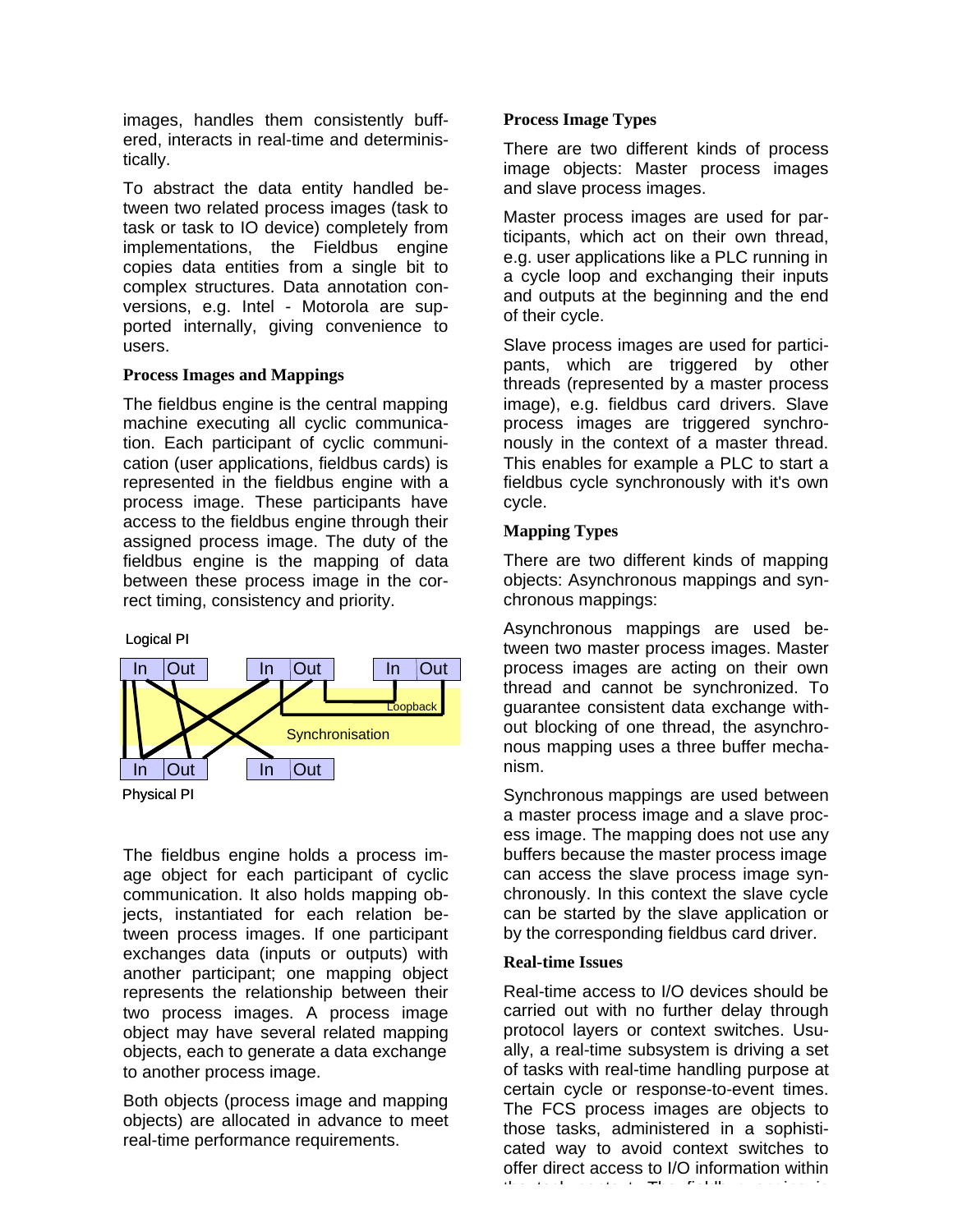algorithm from the local task images into the physical card process image buffers. As process images have usually small data sizes of some kilobytes, the execution time of the fieldbus engine adds only a few percent to the task runtime, performing a duty otherwise executed by the realtime task itself directly. The fieldbus engine works deterministically for a given configuration, the described concept has proven applicability down to cycle times of 50 µs in critical industrial applications on Pentium II class computers.

#### **Interface to User Applications**

User applications that want to participate in the cyclic data exchange need an interface to the fieldbus engine. The fieldbus engine implements some function calls through that a user application can access its process image object in the engine. In these calls, the fieldbus engine copies the inputs and outputs to their destination process images (through the related mapping objects) and starts related update cycles, if existing.

Depending on their physical location (locally in real-time; networked at the speed of the utilized network) software components may directly access FCS in real-time or cross-connect to FCS over ADS and have remote - non real-time - data exchange. A basic set of control and data access methods is included as a superset to define software to software applications.

If an ADS application requests data from another ADS application on the same computer, then the ADS router transfers the data directly through shared memory. Each ADS port has it's own message queue in a memory mapped object, so that ADS can efficiently copy the data from one message queue to the other.

#### **Automation Device Specification - ADS**

Other than real-time communication to Input / Output devices; many existing devices support parameterization or up/ download of programs, web pages or other information. ADS handles this streamed data through asynchronous communication support.



ADS is similar to TCP/IP, and addresses all devices through IPtype addresses. For future application-todevice and applicationto-application communication, raw ADS protocol builds an efficient standard.

ADS allows to asynchronously access process image informa-

# **Application Interface**

The approach provides a software application to software application interface, providing a set of control and data items as an interface superset to existing implementations. Together with the cyclic services it offers an abstracted, deterministic software component interface for synchronous and asynchronous communication. Software components may work local or distributed over network without any change, interact in real-time or non realtime or in mixed mode.

tion of the FCS system through asynchronous slave process images: this opens efficiently remotely networked access at the transmission capabilities of the underlying network. ADS provides timestamps for messages for synchronization.

# **ADS Communication Principles**

ADS Communication is basically an asynchronous message transfer between a client application and a server application. The communication is connectionless; the communication endpoints are identified through an IP-type address and an ADS port. The IP-type-address can be resolved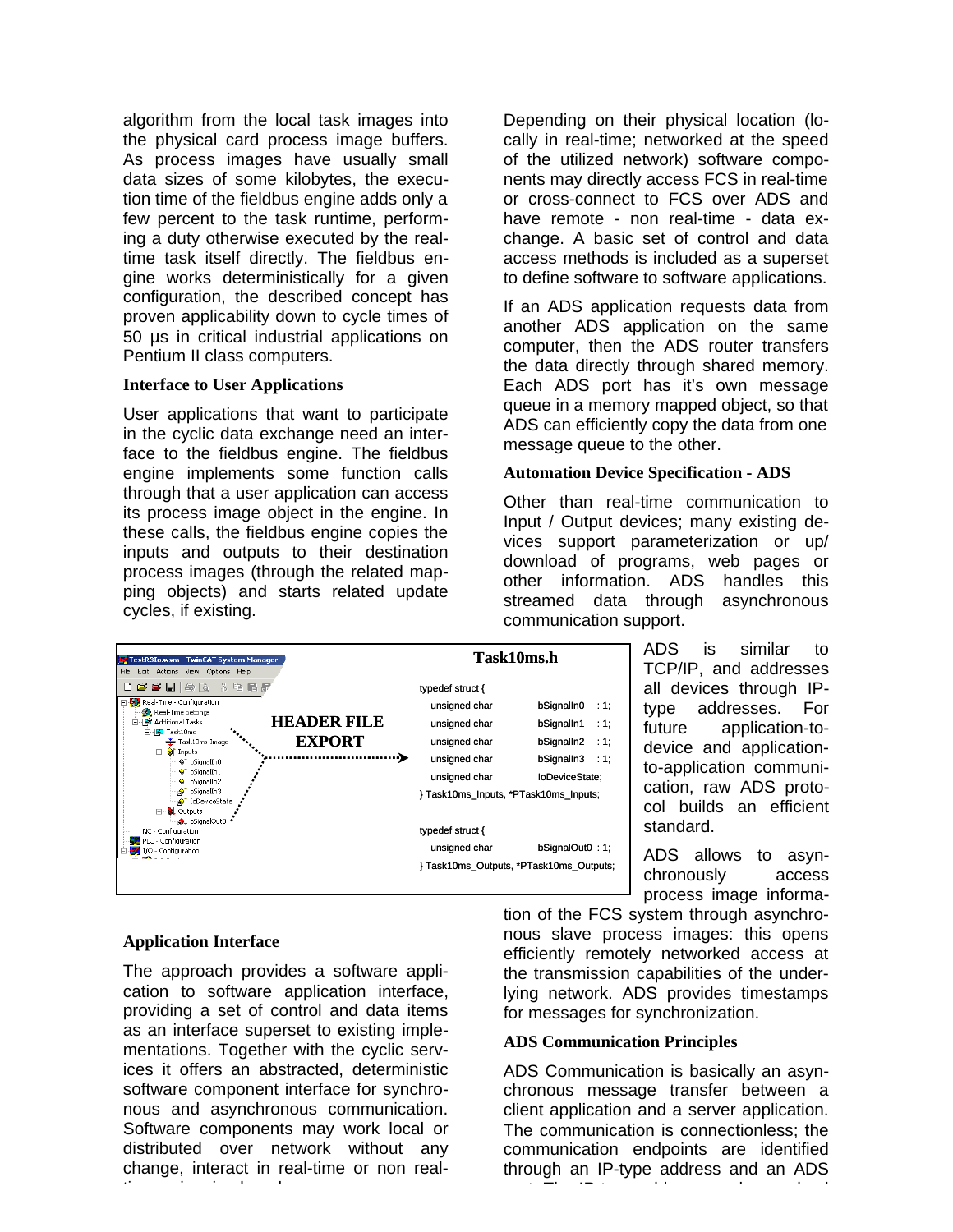|                  | Entral EC1100 [205] BocShino                     |  |  |
|------------------|--------------------------------------------------|--|--|
| <b>SECURITY:</b> |                                                  |  |  |
| Peal Net         | 2267218-20013                                    |  |  |
| Maldon           | 122161.117.21                                    |  |  |
|                  | Resorchiated, [CAN spen Card 1 @eckbolt FESt (b) |  |  |

All communications are handled through a simple routing mechanism. The ADS API provides methods, which are used for acyclic data transfer and server configuration. Most of the methods need a response through the server for a valid communication sequence, however, an unconfirmed notification message to the client application is supported for servers as well. Within ADS, two possible communication paths are available:

- Communication between two applications on a local system. In this case all requests are marshaled through the ADS router with use of shared memory objects fast and efficiently to the demands of real-time applications.
- Communication between remote partner applications. In this case, a TCP/IP type connection to the remote system has to be established by the local ADS router and the ADS packet will be send to the remote ADS router. On the remote system the server application is called on the same way as in the local case. In a typical communication sequence, the client initiates a ADS request and the server calls the response asynchronously.



Communication methods between ADS Clients and Servers are

- synchronous read / write
- asynchronous read / write

• notification on change (with minimum cycle)

For optimization purposes, a ADS client has the ability to register a notification at the server, those notifications can be configured to be sent by the server in case of data change (Notify on change) or in a cyclic way. This optimization can be used to save bandwidth in a network environment.

For simple data access, an application can call the read, write or read/write methods. The data is addressed through a pair of indices; "Index Group" and "Index Offset". These indices are server/device dependent, standard/generic device profiles for devices like drives and I/O-modules may be defined, e.g. by OPC, OMAC, PLCopen, or other industry-wide operating interest groups. The data is transferred in a raw byte stream in Little Endian format.

# **Configuration**

Configuration is important before operating Fieldbus Systems: these have no selfconfiguring features, some even do not allow configuration while operating. Fieldbus interfaces and devices need quite complex configuration data: these include general, fieldbus dependent and device specific information. Also, the flexibility of the fieldbus engine requires application specific configuration data.

Two major configuration issues may be addressed: The first issue is the configuration of the fieldbus engine and the related process image and mapping objects. The second issue is the configuration of the fieldbus interfaces and fieldbus devices. While the first part is a private configuration of the fieldbus API, the second part is very device- and vendor specific.

# **Configuration of the Fieldbus Engine**

The configuration of the fieldbus engine is variable based: all relations between the participants of the cyclic data exchange are expressed via variables, not by origin inside a memory. Each participant defines its process image through variables. As an example, an application like a PLC defines virtual input and output variables. These variables are used in the internal program to access external data. Fieldbus systems of the system of the system of the system of the system of the system of the system of the system of the system of the system of the system of the system of the system of the syste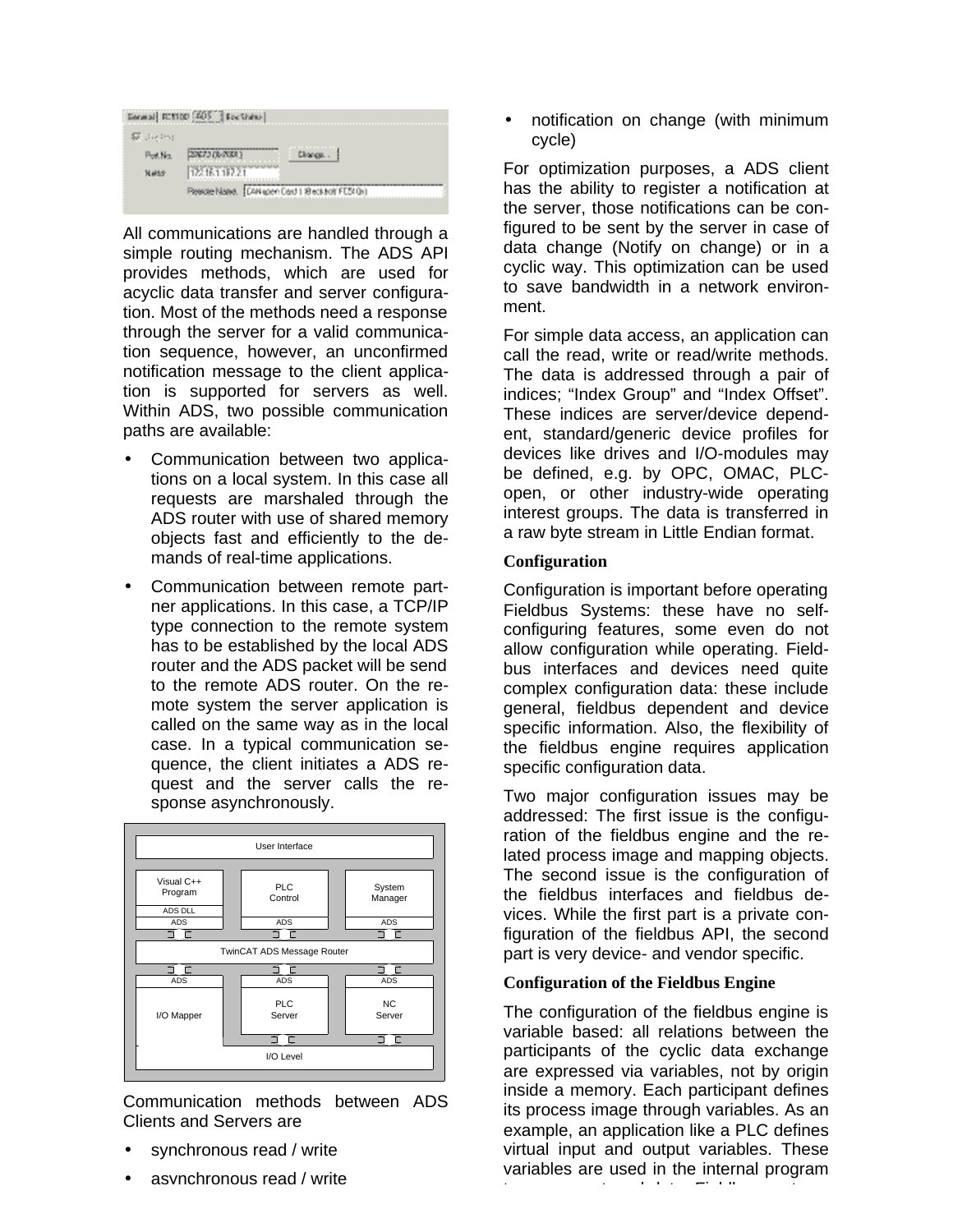puts as variables in their logical process images. These variables may be linked together, assigning a virtual variable of an application to a physical variable of a fieldbus.



The relationship between variables of two different process images (done at configuration time) defines a mapping object, describing all relations between variables of the process images. A process image shares exact one mapping object with every other process image in which linked

| <b>Attach Variable Channel (Input)</b>                                                                                                                                                                                                                                                               | $\vert x \vert$                                                                                                                                                                        |
|------------------------------------------------------------------------------------------------------------------------------------------------------------------------------------------------------------------------------------------------------------------------------------------------------|----------------------------------------------------------------------------------------------------------------------------------------------------------------------------------------|
| 日· ※ 1/0 - Configuration<br>白 ※ 1/0 Devices<br>白-黎 Gerät 1 (CIF60 CAN)<br>白 Box 1 (CANopen Node)<br>白 - 8 TxPD0 1<br><b>Example 1.0</b> ChannelNumber > IB 0.0, UINT8 [1.0]<br>$\leftarrow \bullet$ BoxState > IB 3583.0, UINT8 [1.0]<br>Variable Size Mismatch<br>自之<br>Linked Variable:<br>Eingang | Show Variables:<br><b>C</b> Unused<br><b>C</b> Lised and unused<br>Show Variable Types:<br>Matching Type<br><b>▽</b> Matching Size<br>$\times$ $\vert$ All Types<br>lets<br>Continuous |
| Size<br>Offset<br>Ė⊹ì<br>l1<br>Linked Variable:<br>÷<br>lo.<br>18<br>ß<br>족<br>flwn Variable:<br><b>OK</b><br>Overlapped:<br>Cancel<br>[Size and Offset in bits]<br>白器                                                                                                                               | Show Dialog                                                                                                                                                                            |
| $\leftarrow \bullet$ BoxState > IB 3579.0, UINT8 [1.0]<br>$\rightarrow$ GlobalFlags > IB 4416.0, UINT8 [1.0]<br>$\bullet$ ErrorRemAddr > IB 4418.0, UINT8 [1.0]<br>$\leftarrow \bigcirc$ † ErrorEvent > IB 4419.0, UINT8 [1.0]                                                                       | n <sub>K</sub><br>Cancel                                                                                                                                                               |

variables exists. As on a local machine, mapping objects are located in shared memory, to use an efficient data exchange method for time critical applications.

Normally the size and data type of two linked variables has to be unique; however, the configuration tool allows the linking of differently sized variables. If the size of these two variables differs, the user has to specify the necessary shift operations to match the divider of both sizes.

# **Variable Types**

The fieldbus API supports basic variable types such as signed and unsigned 8, 16, 32, and 64 bit integers, 32 and 64 bit floating point values. Arrays and user de-

fined data types (structures) of the basic types are supported, but subject to certain limits. A single bit value is also supported due to the special needs in fieldbus environments.

# **Configuration of Fieldbus Interfaces and Devices**

Fieldbus interface cards and fieldbus devices need more configuration parameters than network interface card in general. A fieldbus master device to configure its own interface cards and the external fieldbus devices, which are connected via the fieldbus. The complexity of this configuration depends on the capabilities and features of the external devices.

The major configuration parameters of fieldbus interfaces relate to timing and memory size and offset issues. Also, many interfaces provide notification services for special events or configurations for special modes of fieldbus operation. The configuration functions are accessed through the configuration tool and carried out by the individual driver.

Fieldbus devices connect IO signals to their internal process image, with variation in size, refresh rate, supported services, access method, etc. The configuration of a fieldbus card holds a garbage collection of all connected devices and their features. To support multi-vendor applications, some fieldbus standards have established electronic datasheets to describe devices; however, these are fieldbus - proprietary and do not abstract from a certain fieldbus implementation. Examples are DeviceNet and CANopen EDS files or Profibus GSD. The system manager tool identifies Profibus and DeviceNet devices by their GSD or EDS files and identifies component features.